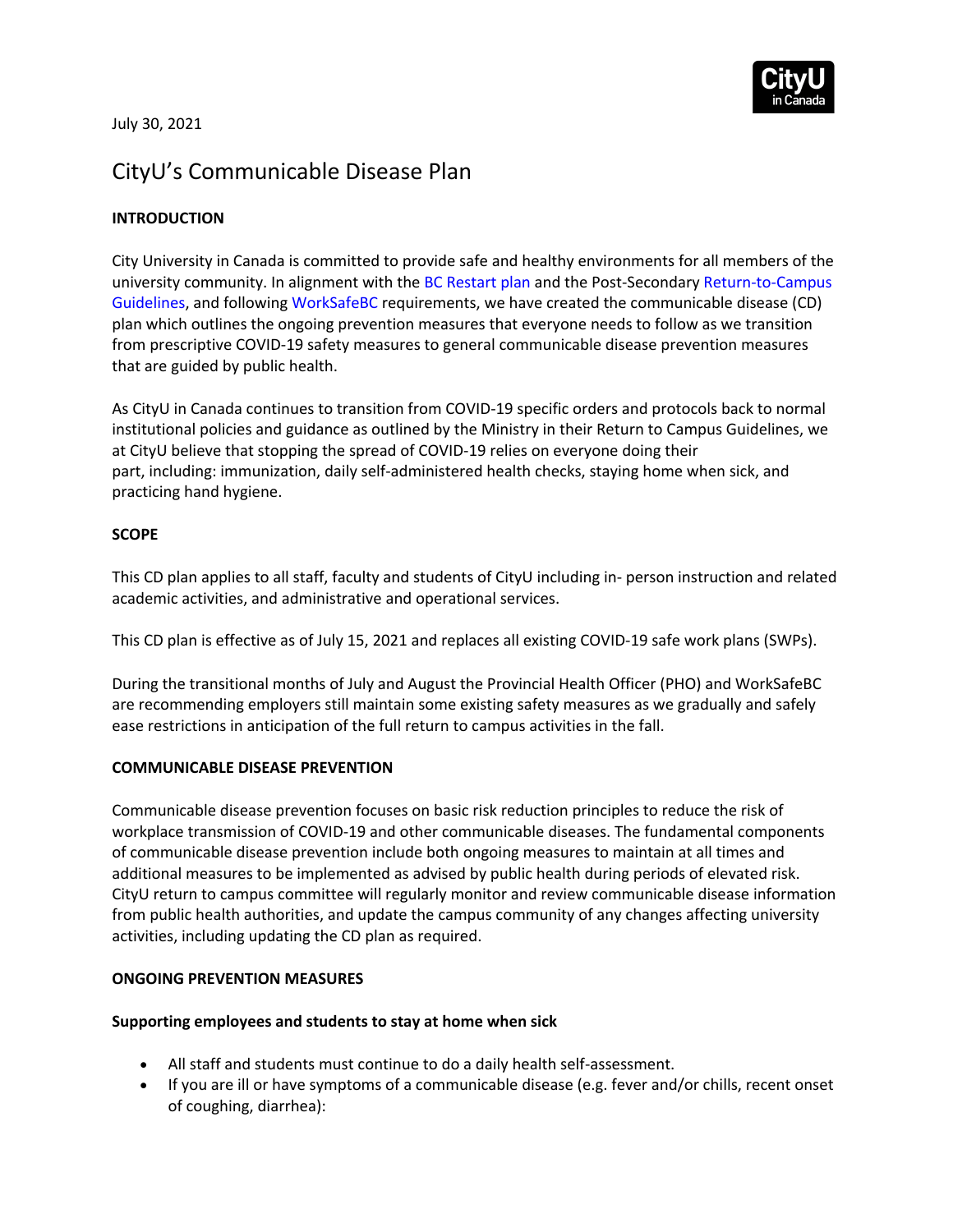

- please stay home
- notify your supervisor/instructor of your absence
- consult the COVID-19 self-assessment tool to see if you should get tested, and contact 811 if you require medical advice
- Instructors should follow established protocols to support student absence due to illness.
- For those employees who are able to work at home while they are recovering from their illness/symptoms

Please review the COVID-19 Go-Forward Guidelines for B.C.'s Post-Secondary Sector to know more about **hand-washing and hygiene practices and routine cleaning**

# **Building Ventilation (HVAC Systems)**

- Following the direction of WorkSafeBC and the PHO, institutions must ensure that building heating, ventilation and air conditioning (HVAC) systems are operating and maintained in accordance with WorkSafeBC requirements and relevant ASHRAE Standards.
- As the weather permits, windows may be opened to also improve air circulation and where it does not interfere with the proper functioning of an HVAC system.

# **Supporting Vaccination**

- Getting vaccinated is the most important tool supporting the BC Restart Plan.
- The university encourages everyone who is eligible and able, to consider vaccination to protect yourself and others.
- employees are entitled to up to three hours of paid leave to be vaccinated against COVID- 19, if required.
- Note: the COVID-19 vaccine is not mandatory in order to study, work, visit or live on campus.
- Learn more about the benefits and safety of the vaccine

#### **RESPONDING TO ELEVATED RISK**

- The level of risk of certain communicable diseases, including COVID-19, may elevate from time to time or on a seasonal basis. This may occur at a local or regional level or within a workplace.
- In addition to maintaining the ongoing prevention measures, CityU committee will monitor public health information and be responsive to any further directives from the local medical health officer or provincial health officer which could include, for example, implementing enhanced cleaning measures, distancing requirements or masking guidance.
- Any changes to prevention measures during periods of elevated risk will be promptly communicated.

#### **COMMUNICATION AND MONITORING**

- This CD plan will be available on the university website and shared widely with CityU community.
- Leaders should ensure that everyone on their teams have reviewed the CD Plan and understand and follow the measures in place.